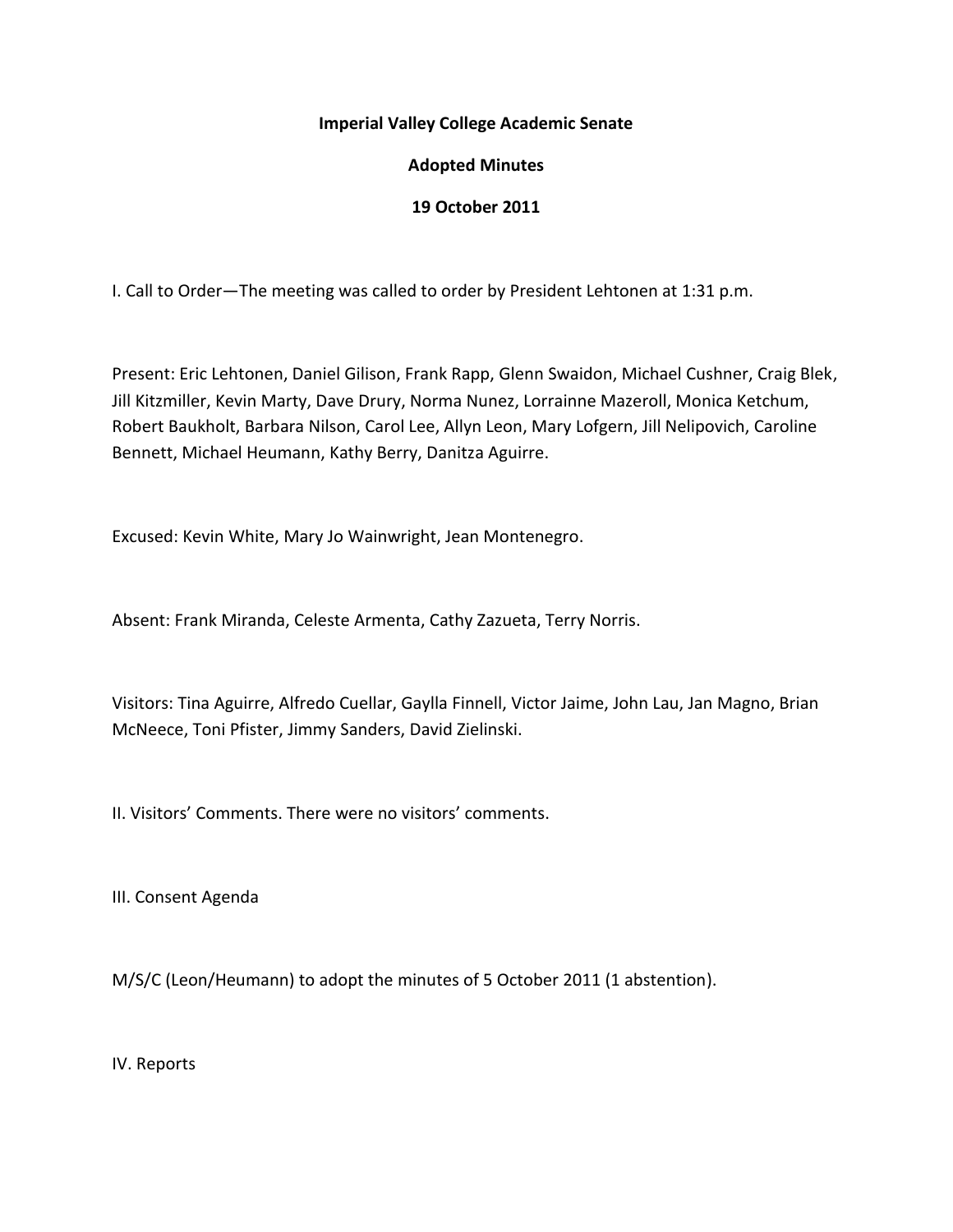- 1. President—Eric Lehtonen discussed the impending IVC Academic Senate retreat of 28 October 2011, encouraging all senators to inform the executive committee of their intent to attend or not so that plans for accommodating attendees could proceed smoothly. He further stated that the agenda for the retreat would include the Senate's core mission, Equivalency, Senate By-Laws, and  $10 + 1$  (academic and policy matters for which the Academic Senate is responsible
- 2. Past President—there was no Past President report.
- 3. Treasurer—Jill Nelipovich reported that the IVC Academic Senate balance stood at \$6,572.50.
- 4. Associated Student Government—Danitza Aguirre reported that members of the IVC Associated Student government had attended the region X Area meeting during the previous week where developing a budget for all region X community colleges and concerns over financial problems created by Board of Governor waivers were discussed. She further stated that she acquired information regarding other Region X campuses which had campus hours scheduled into their schedules of classes, reflecting on the previous discussion of campus hours by the IVC Academic Senate.
- 5. Contingent Faculty—there was no Contingent Faculty report.
- 6. Curriculum Committee—Carol Lee reported that the Curriculum Committee had met on 6 October 2011 and had approved upgrades to a number of course outlines and that the committee would meet again on 20 October 2011.
- 7. Calendar Committee—Carol Lee reported that the Calendar Committee had met on 5 October 2011 and had discussed such items as scheduling of Spring Break and Winter session and that the committee would be meeting again today at 3:05.
- 8. Reorganization Committee—Daniel Gilison reported that the reorganization Committee was gathering information and advice from various constituents of the IVC faculty and staff.
- 9. Other Committees—Toni Pfister reported that the Student Learning Outcomes (SLO) Committee had made one change in committee membership; had set this November as a deadline for SLO cycle assessments to be submitted; and was working toward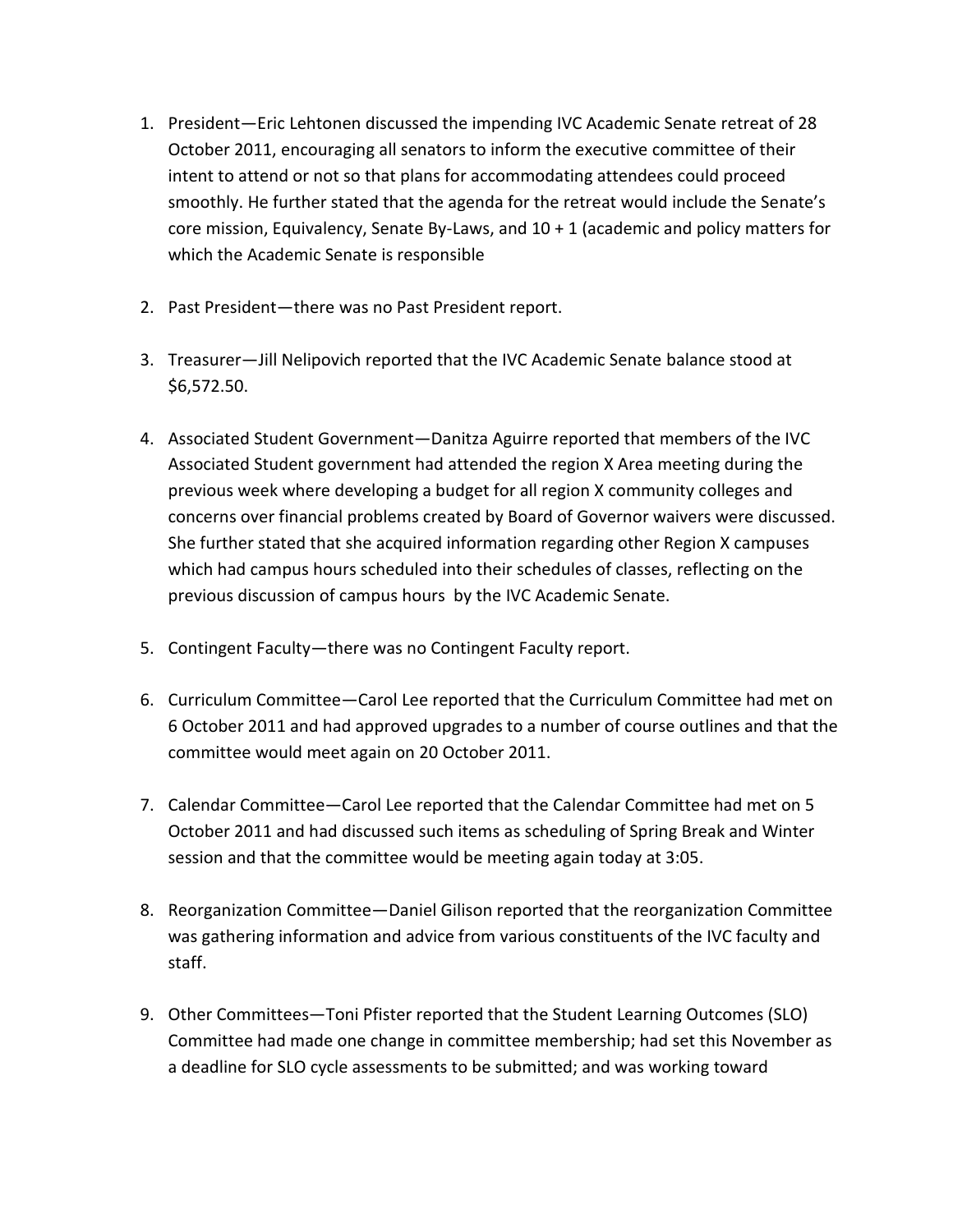establishing dates for SLO deadlines, tying said deadlines to the Comprehensive Program Review schedule.

# V. Action Items

- 1. M/S/C (Lee/Leon) to approve the revision of the Staffing Committee Standing Rules and Composition document. (3 Abstentions) The question as to why the document still had limitations on re-election to the committee was raised.
- 2. Lorrainne Mazeroll and Norma Nunez were elected as the two faculty representatives to the Staffing Committee by a ballot vote conducted by the senators present. Due to a three-way tie for third most votes received, Bruce Seivertson was elected as the alternate faculty representative to the Staffing Committee in a second, run-off, ballot vote conducted by the senators present.
- 3. M/S/C (Rapp/Lee) to approve an IVC Academic Senate survey of the IVC faculty regarding the issues of IVC class scheduling, block scheduling for final exams, campus hour, and spring break. Precise wording for the survey questions was discussed. Secretary Rapp shall revise the survey questions and return the revisions to the Senate for its consent to proceed.
- 4. M/S/C (Rapp/Blek) to approve the date of 4 May 2011 as the date for the 2011-2012 IVC Academic Senate/Dennis Carnes memorial Fund Raiser for Student scholarships. (1 Against)

# VI. Information

- 1. Basic Skills—Frank Rapp reported that the 2011-2012 IVC Basic Skills Action Plan had been submitted on 10 October 2011. The report guidelines had been revised for this report, requiring narrative explanations for successful Basic Skills programs during the 2010-2011 academic year as well as for disaggregated data for previous programs success and retention rates for Basic Skills students. The IVC report also included updated 5-year goals in order to make the goals more measurable.
- 2. Calendar Proposal--the "Information" item regarding the calendar proposal was pulled.
- 3. Academic Senate Retreat Agenda--the "Information" item regarding the Academic Senate Retreat Agenda was pulled.

## VII. Discussion

1. Construction and Classroom Usage Issues—John Lau spoke to the issue of the effects of construction on classroom usage and classroom availability as well as